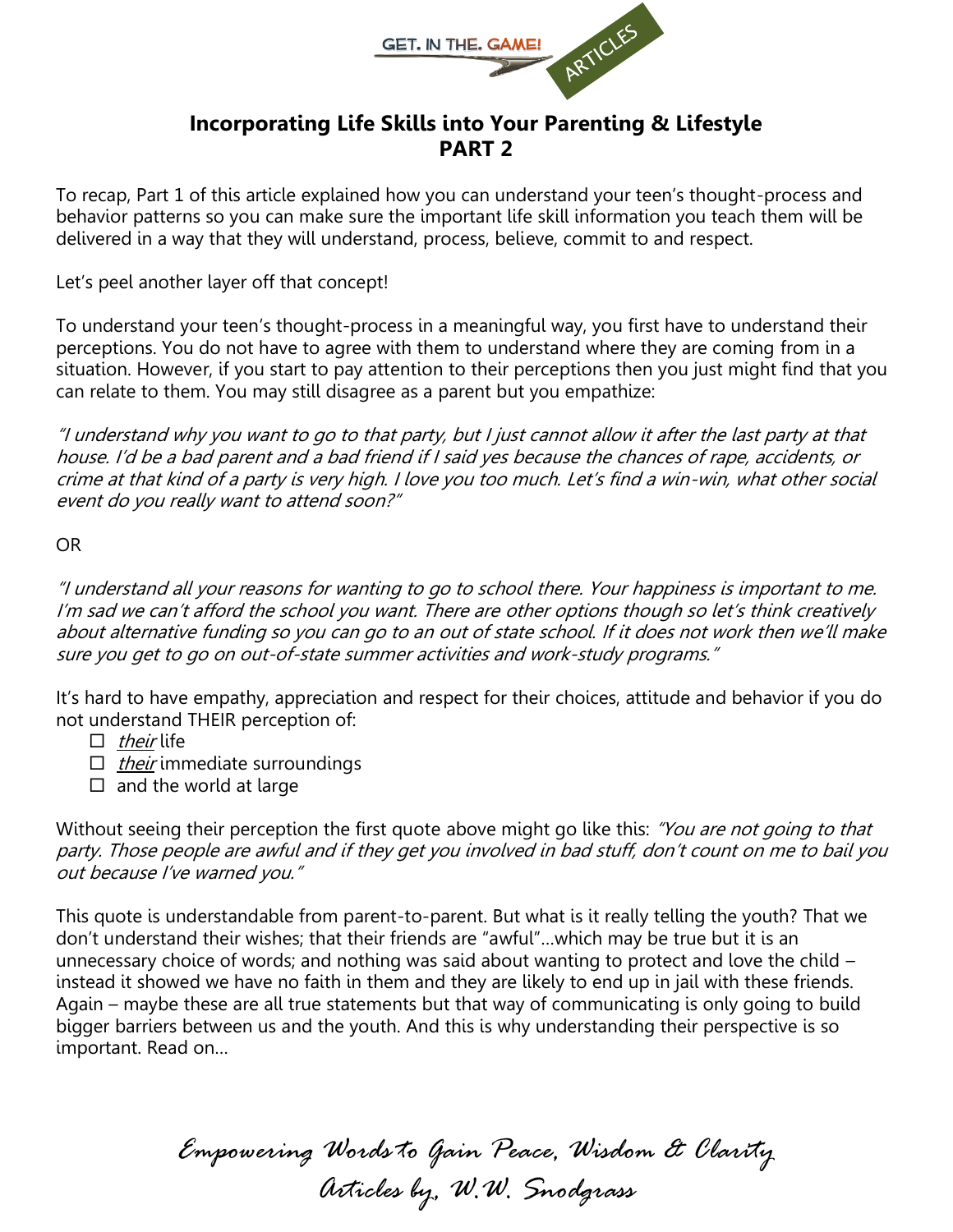

#### **Step 2 – Understand their Perception**

Below is an overview of why parents might not relate to their teen's perspective. Why are parents so surprised or angry when their youth does something to completely shock them or something that seems out of character? If you looked at things from their perspective, many times we'd see what they did, said or how they feel is not actually that surprising. **Note:** This table intentionally portrays the disagreeable side of youth. We know some are very clean and others love to cook or travel with their parents, but within each family there are usually areas where the parent just can't relate to the teen's perspective **because we think we share the same reality.**

| <b>Topic</b>                                                                                                                                                                                                                                                                                            | <b>Youth's Perspective</b>                                                                                                                                                                                                                                                                | <b>Your Perspective</b>                                                                                                                                                                                                                                                                                               | Why it's different when you                                                                                                                                                                                                                                                                                                                                                                                     |
|---------------------------------------------------------------------------------------------------------------------------------------------------------------------------------------------------------------------------------------------------------------------------------------------------------|-------------------------------------------------------------------------------------------------------------------------------------------------------------------------------------------------------------------------------------------------------------------------------------------|-----------------------------------------------------------------------------------------------------------------------------------------------------------------------------------------------------------------------------------------------------------------------------------------------------------------------|-----------------------------------------------------------------------------------------------------------------------------------------------------------------------------------------------------------------------------------------------------------------------------------------------------------------------------------------------------------------------------------------------------------------|
| <b>Family finances</b><br>You live in the same home and<br>everyone's lifestyle privileges<br>are about equal so why can't<br>they see what you see?<br>Or your youth's other parent<br>lives separately and might<br>compare the two household<br>finances, which is an entirely<br>different problem. | Why can't I have x, y, z when I<br>behave, and/or get good grades,<br>and/or make good social<br>choices?<br>Why don't my parents just<br>make more money?                                                                                                                                | As a parent I owe my children:<br>love, shelter, food and clothes.<br>Everything else is a privilege<br>and s/he has plenty of luxury<br>items.<br>Sometimes you might think, "If<br>they only knew how many<br>vacations and luxury<br>experiences I have given up so<br>our family could have other<br>privileges!" | share the same reality.<br>The teen is not financially<br>responsible for the household<br>and therefore, they would not<br>see why your new computer,<br>which helps run your business<br>and the household - might be<br>more of a financial priority<br>than their weekend out of<br>town with a friend. "Everyone<br>has computers - they can't be<br>that expensive." Is probably<br>what the teen thinks. |
| <b>Keeping a clean</b><br>room                                                                                                                                                                                                                                                                          | I'm always on the clock so I<br>rush myself and make messes<br>instead of cleaning as I go.<br>Yes, I make time for my social<br>life because I need balance<br>because I'm always working in<br>school; on homework; at<br>sports; and at my job,  it's<br>exhausting!                   | I keep a clean home and set<br>good standards. Why is it so<br>difficult to clean up after<br>yourself?<br>Your priorities are wrong-you<br>have plenty of free time when<br>it's something you want to do.                                                                                                           | Nature v. Nurture? Sometimes<br>kids are messy because their<br>parents are and other times<br>it's just part of their<br>personality - the mess doesn't<br>both them; it bothers you!<br>And sometimes they are just<br>busy. We forget school is work<br>and a teen social life can be<br>exhausting.                                                                                                         |
| <b>Curfew</b>                                                                                                                                                                                                                                                                                           | The more I'm trusted the more<br>I'll be trustworthy.                                                                                                                                                                                                                                     | The more you're trustworthy,<br>the more I'll extend trust.                                                                                                                                                                                                                                                           | The good ol' chicken or the egg<br>scenario.                                                                                                                                                                                                                                                                                                                                                                    |
| Sightseeing/<br><b>Traveling</b>                                                                                                                                                                                                                                                                        | Traveling with family doesn't<br>serve my immediate needs<br>My family does not really<br>know me I can't be myself in<br>a car with them! I have to<br>watch my mood, my language<br>and I can't talk about<br>friendships and romance in<br>front of them. They do not<br>relate to me. | Why doesn't s/he see the<br>beauty of these travel<br>experiences?<br>I'm trying to spend time to get<br>to know you.                                                                                                                                                                                                 | Age, education, background,<br>and priorities.                                                                                                                                                                                                                                                                                                                                                                  |
| <b>Cooking</b>                                                                                                                                                                                                                                                                                          | Cooking food isn't important<br>to my schedule right now. Isn't<br>that the parent's job?                                                                                                                                                                                                 | You must learn how to provide<br>for yourself. You'll be on your<br>own before you know it!                                                                                                                                                                                                                           | Need and priority                                                                                                                                                                                                                                                                                                                                                                                               |

*Empowering Words to Gain Peace, Wisdom & Clarity Articles by, W.W. Snodgrass*